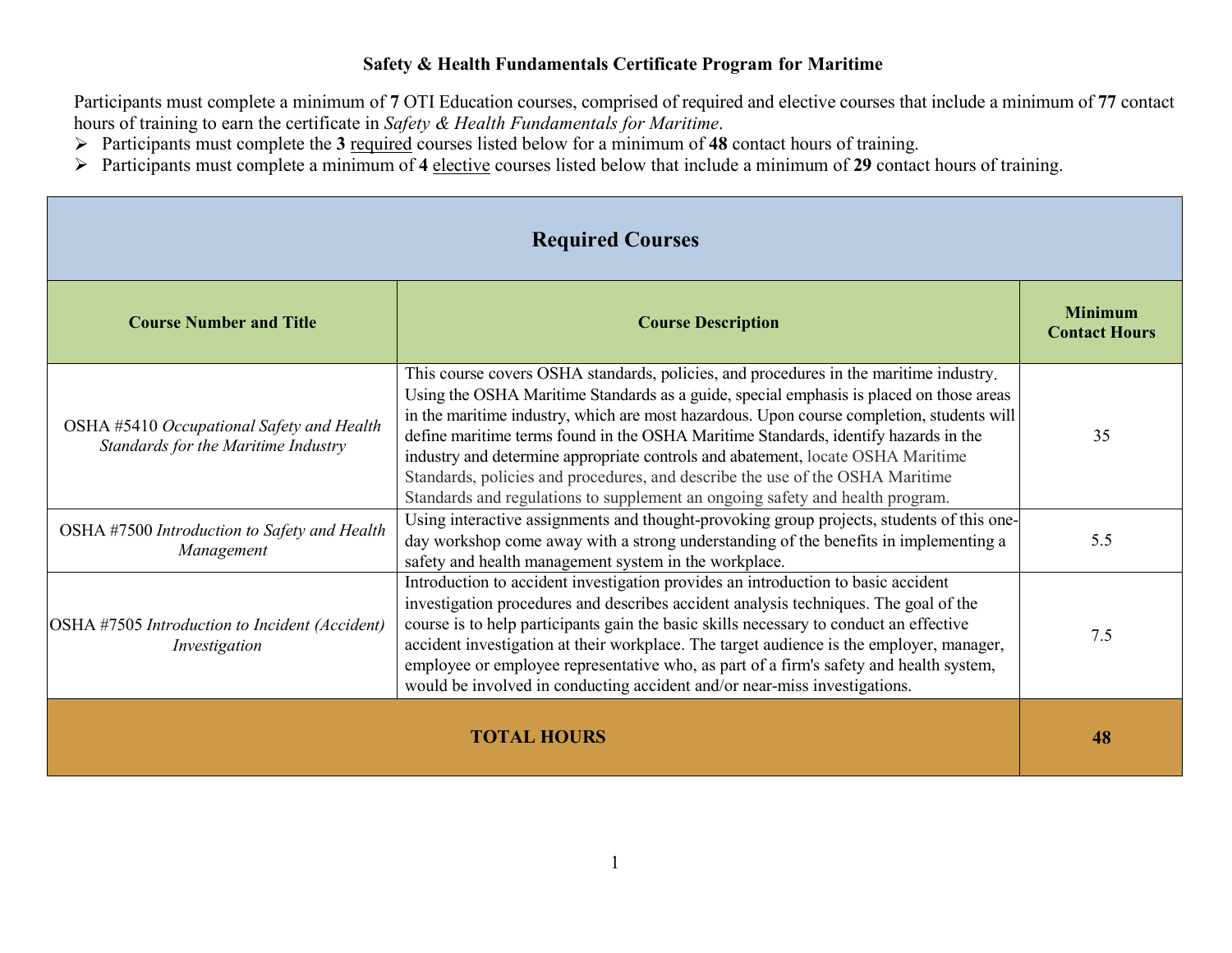| <b>Elective Courses for Maritime Industry</b> |                                                                                                                                                                                                                                                                                                                                                                                                                                                                                                                                                                                                                                                                                                                                                                                                                                                     |                                        |
|-----------------------------------------------|-----------------------------------------------------------------------------------------------------------------------------------------------------------------------------------------------------------------------------------------------------------------------------------------------------------------------------------------------------------------------------------------------------------------------------------------------------------------------------------------------------------------------------------------------------------------------------------------------------------------------------------------------------------------------------------------------------------------------------------------------------------------------------------------------------------------------------------------------------|----------------------------------------|
| <b>Course Name and Title</b>                  | <b>Course</b><br><b>Description</b>                                                                                                                                                                                                                                                                                                                                                                                                                                                                                                                                                                                                                                                                                                                                                                                                                 | <b>Minimum</b><br><b>Contact Hours</b> |
| OSHA #521 OSHA Guide to Industrial Hygiene    | This course covers industrial hygiene practices and related OSHA regulations and<br>procedures. Course topics include recognition, evaluation, and control of chemical,<br>physical, biological and ergonomic hazards, Permissible Exposure Limits (PEL), OSHA<br>health standards, respiratory protection, engineering controls, OSHA sampling protocols<br>and strategies, and workplace health program elements. The course features workshops in<br>health hazard recognition, OSHA health standards, and use of sampling equipment. Upon<br>course completion students will have the ability to recognize basic industrial hygiene<br>principles and practices, identify characteristics of common air contaminants, locate<br>PELs, perform basic industrial hygiene calculations, and determine methods for hazard<br>control and abatement. | 26                                     |
| OSHA #2015 Hazardous Materials                | This course covers OSHA General Industry Standards and other consensus and<br>proprietary standards that relate to the use of hazardous materials. Course topics include<br>flammable and combustible liquids, compressed gases, LP-gases, and cryogenic liquids.<br>Related processes such as spraying and dipping, and use of electrical equipment in<br>hazardous locations are also discussed. Upon course completion students will have the<br>ability to assess compliance with OSHA hazardous materials standards, determine<br>hazardous (classified) locations, and proper moving, storing, and handling of hazardous<br>materials.                                                                                                                                                                                                        | 26                                     |
| OSHA #2055 Cranes in Construction             | This course covers the best practices in crane and derrick operation using the OSHA<br>Cranes and Derricks in Construction Rule as a guide. Course topics include hazards<br>associated with crane assembly and disassembly, types of cranes, lifting concepts, rigging<br>and wire rope, signaling, employee qualifications and training, and maintenance, repair,<br>and inspection requirements. Students will participate in workshops to reinforce concepts<br>of safe crane operation.                                                                                                                                                                                                                                                                                                                                                        | 22.5                                   |
| OSHA #2225 Respiratory Protection             | This course covers the requirements for the establishment, maintenance, and monitoring<br>of a respiratory protection program. Course topics include terminology, OSHA<br>Respiratory Protection Standards, NIOSH certification, respiratory protection programs,<br>and medical evaluation requirements. Program highlights include workshops on respirator<br>selection, qualitative and quantitative fit testing, and the use of respiratory protection and<br>support equipment. Upon course completion students will have the ability to identify and<br>describe the elements of a respiratory protection program, the proper selection, use, and<br>inspection of respiratory protection, protection factors, and evaluate compliance with<br>OSHA Standards.                                                                                | 26                                     |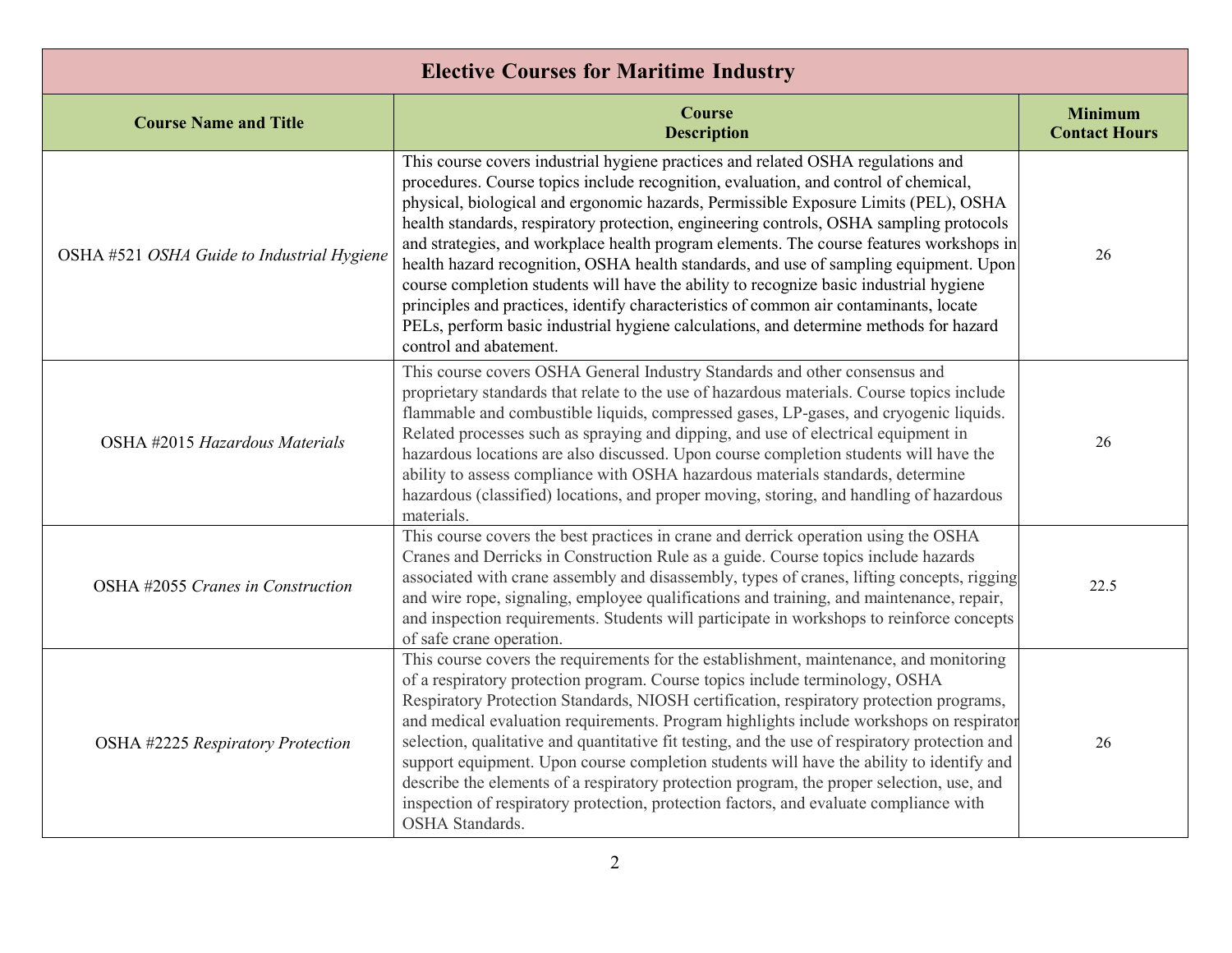| <b>Elective Courses for Maritime Industry</b> |                                                                                                                                                                                                                                                                                                                                                                                                                                                                                                                                                                                                                                                                                                                                                                                                                                                                                                                                            |                                        |
|-----------------------------------------------|--------------------------------------------------------------------------------------------------------------------------------------------------------------------------------------------------------------------------------------------------------------------------------------------------------------------------------------------------------------------------------------------------------------------------------------------------------------------------------------------------------------------------------------------------------------------------------------------------------------------------------------------------------------------------------------------------------------------------------------------------------------------------------------------------------------------------------------------------------------------------------------------------------------------------------------------|----------------------------------------|
| <b>Course Name and Title</b>                  | <b>Course</b><br><b>Description</b>                                                                                                                                                                                                                                                                                                                                                                                                                                                                                                                                                                                                                                                                                                                                                                                                                                                                                                        | <b>Minimum</b><br><b>Contact Hours</b> |
| OSHA #2255 Principles of Ergonomics           | This course covers the use of ergonomic principles to recognize, evaluate, and control<br>workplace conditions that cause or contribute to musculoskeletal and nerve disorders.<br>Course topics include work physiology, anthropometry, musculoskeletal disorders, use of<br>video display terminals, and risk factors such as vibration, temperature, material handling,<br>repetition, and lifting and patient transfers in health care. Course emphasis is on industrial<br>case studies covering analysis and design of workstations and equipment workshops in<br>manual lifting, and coverage of current OSHA compliance policies and guidelines. Upon<br>course completion, students will have the ability to recognize work-related<br>musculoskeletal and nerve disorders, assess employer's ergonomic programs, and conduct<br>ergonomic evaluations.                                                                           | 18                                     |
| OSHA #3085 Principles of Scaffolding          | This course covers the requirements for safe construction and use of scaffolding using<br>OSHA's construction scaffold standards as a guide. Course topics include hazards<br>associated with scaffold design, assembly, disassembly and use, types of scaffolds,<br>determining scaffold capacity, employee qualifications and training and maintenance,<br>repair and inspection requirements. Students will participate in workshops to reinforce<br>concepts of safe scaffolding. Upon course completion students will have the ability to<br>identify the types of scaffolds and their components, determine safe assembly, use, and<br>disassembly and recognize common violations of OSHA standards.                                                                                                                                                                                                                                | 22                                     |
| OSHA #3095 Electrical Standards               | This course covers OSHA electrical standards and the hazards associated with electrical<br>installations and equipment. Course topics include; single- and three-phase systems,<br>cord- and plug-connected and fixed equipment, grounding, ground fault circuit<br>interrupters, and safety-related work practices. Emphasis is placed on electrical hazard<br>recognition and OSHA standards, policies, and procedures and applicable portions of the<br>National Electrical Code (NEC). Students will participate in workshops on the safe and<br>correct use of electrical testing equipment. Upon course completion, students will be able<br>to understand the severity of electrical current on the human body, detect electrical<br>hazards and determine applicable OSHA standard, recognize actual and potential<br>electrical hazards and determine hazard abatement, understand proper use of electrical<br>testing equipment. | 26                                     |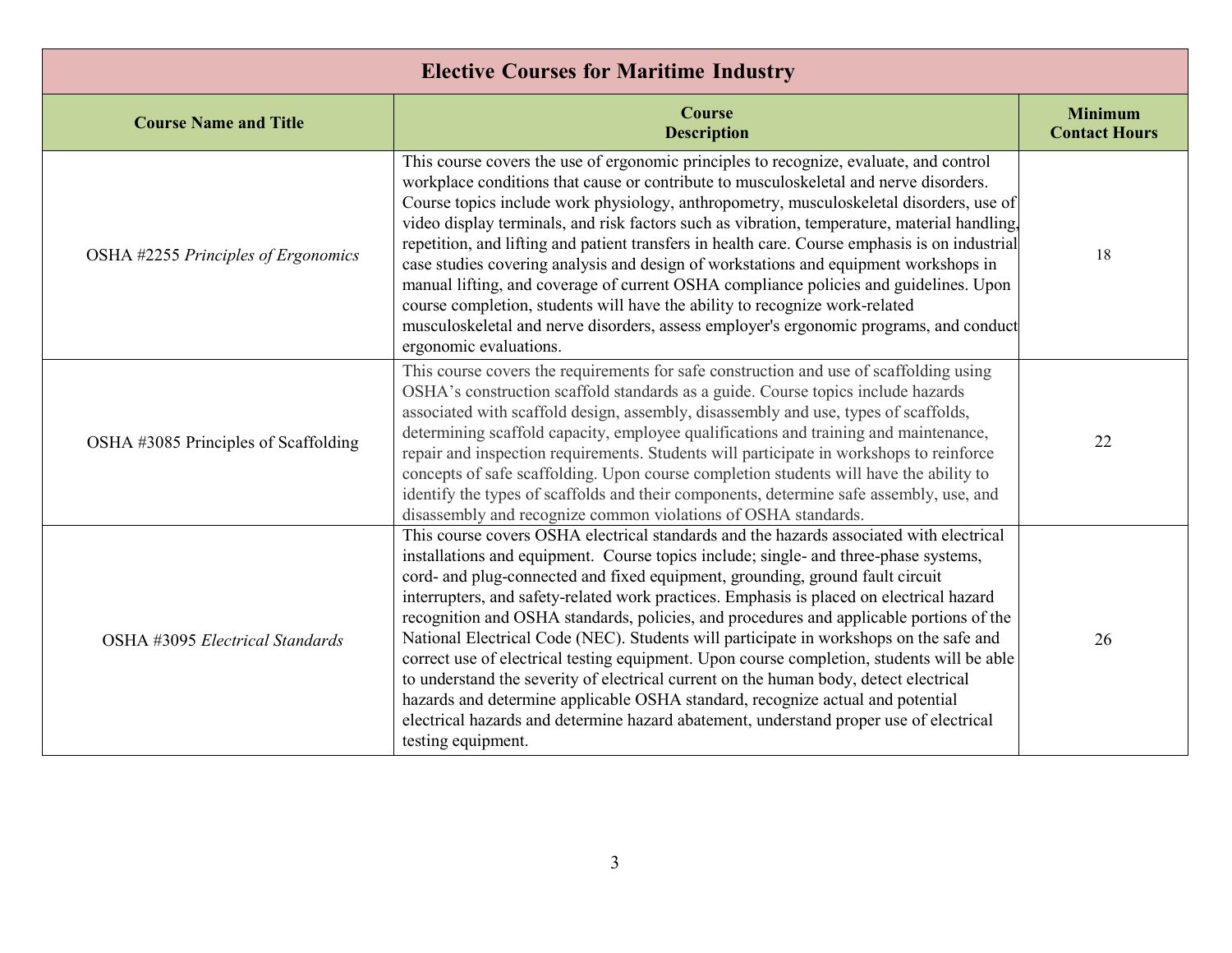| <b>Elective Courses for Maritime Industry</b>   |                                                                                                                                                                                                                                                                                                                                                                                                                                                                                                                                                                                                                                                                                                           |                                        |
|-------------------------------------------------|-----------------------------------------------------------------------------------------------------------------------------------------------------------------------------------------------------------------------------------------------------------------------------------------------------------------------------------------------------------------------------------------------------------------------------------------------------------------------------------------------------------------------------------------------------------------------------------------------------------------------------------------------------------------------------------------------------------|----------------------------------------|
| <b>Course Name and Title</b>                    | <b>Course Description</b>                                                                                                                                                                                                                                                                                                                                                                                                                                                                                                                                                                                                                                                                                 | <b>Minimum</b><br><b>Contact Hours</b> |
| OSHA #3115 Fall Protection                      | This course provides an overview of state-of-the-art technology for fall protection and<br>current OSHA requirements. Topics covered include the principles of fall protection, the<br>components of fall arrest systems, the limitations of fall arrest equipment, and OSHA<br>policies regarding fall protection. Course features a one-day field exercise demonstrating<br>fall protection equipment.                                                                                                                                                                                                                                                                                                  | 18                                     |
| OSHA #7005 Public Warehousing and Storage       | This course covers the hazards and injuries likely to occur in public warehousing and<br>storage operations, including encounters with powered industrial trucks, material<br>handling, lifting and ergonomics, hazard communication, walking and working surfaces,<br>and life safety including fire protection and evacuation. This course is intended for<br>warehouse workers, supervisors, and employers responsible for developing safe work<br>practices and procedures in a warehouse setting.                                                                                                                                                                                                    | 7                                      |
| OSHA #7105 Evacuation and Emergency<br>Planning | Evacuation and emergency planning focuses on OSHA requirements for emergency action<br>plans and fire protection plans. Preparing for emergencies is a basic principle of<br>workplace safety and health. Participants will learn: (1) reasons for emergency action<br>plans and fire prevention plans and when they are required for a workplace; (2) elements<br>of a good evacuation plan; and (3) features of design and maintenance of good exit routes.<br>The optional session for this course will focus on assessment of risk for terrorist attack<br>and how to utilize OSHA's two matrices: (1) evacuation planning and (2) fire and<br>explosion, as tools in planning for emergencies.       | 4                                      |
| OSHA #7115 Lockout/Tagout                       | This course covers the role and responsibility of the employer to develop and implement<br>an energy control program, or lock-out/tag-out (LOTO) for the protection of workers<br>while performing servicing and maintenance activities on machinery and equipment.<br>Course topics include types of hazardous energy, detecting hazardous conditions,<br>implementing control measures as they relate to the control of hazardous energy,<br>developing and implementing energy control programs including written isolation<br>procedures, training of authorized and affected employees, and periodic inspection of<br>energy control procedures using the OSHA Control of Hazardous Energy Standard. | 7.5                                    |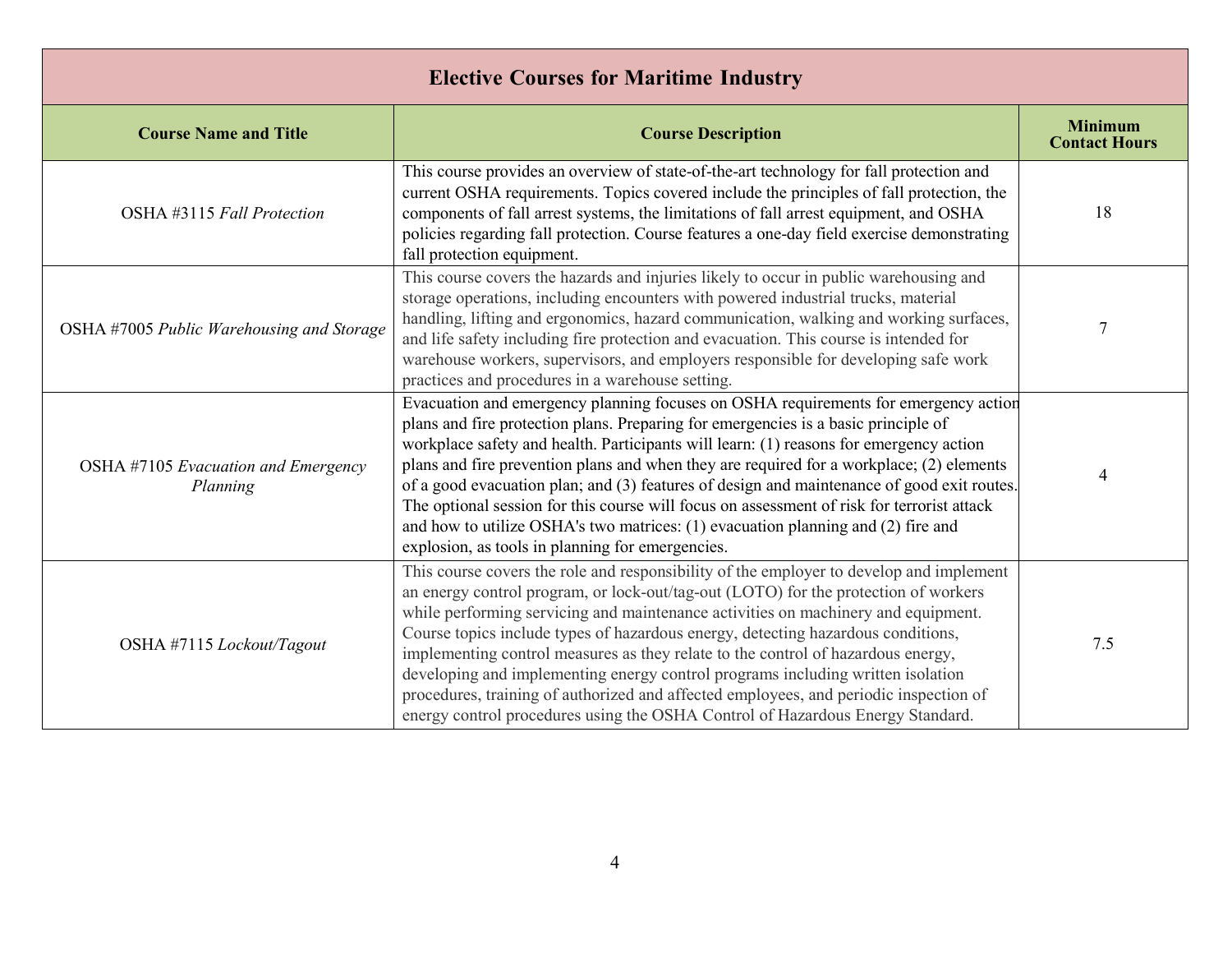| <b>Elective Courses for Maritime Industry</b>                          |                                                                                                                                                                                                                                                                                                                                                                                                                                                                                                                                                                                                                                                                                                                                  |                                        |
|------------------------------------------------------------------------|----------------------------------------------------------------------------------------------------------------------------------------------------------------------------------------------------------------------------------------------------------------------------------------------------------------------------------------------------------------------------------------------------------------------------------------------------------------------------------------------------------------------------------------------------------------------------------------------------------------------------------------------------------------------------------------------------------------------------------|----------------------------------------|
| <b>Course Name and Title</b>                                           | <b>Course Description</b>                                                                                                                                                                                                                                                                                                                                                                                                                                                                                                                                                                                                                                                                                                        | <b>Minimum</b><br><b>Contact Hours</b> |
| OSHA #7120 Introduction to Combustible Dust<br>Hazards                 | This course covers the hazards posed by combustible dust within general industry.<br>Course topics include recognizing the hazards and risks associated with combustible<br>dust, control of electrical installation hazards, and developing controls and strategies<br>to prevent or mitigate combustible dust fires and explosions. Upon course completion<br>the student will have the ability to utilize strategies that assure employee safety while<br>using or producing materials that generate combustible dust and the ability to use<br>OSHA Standards, National Fire Protection Association (NFPA) Standards, and other<br>applicable consensus standards that impact industries which generate combustible<br>dust. | 6.5                                    |
| OSHA #7205 Health Hazard Awareness                                     | This course provides an introduction to common health hazards that are encountered<br>in the workplace. These health hazards will include exposure to chemicals, asbestos,<br>silica and lead. The course will feature these topics: identification of hazard; sources<br>of exposure; health hazard information; evaluation of exposure; and engineering and<br>work practice controls. The course materials will include an instructor and student<br>manual; workshops and group activities; and PowerPoint presentations. The course is<br>designed as an awareness course for employers and employees.                                                                                                                      | 6                                      |
| OSHA #7215 Silica in Construction, Maritime,<br>and General Industries | This course covers the development and implementation of controls and strategies to<br>prevent or mitigate silica exposures in construction, maritime, and general industries.<br>Course topics include describing the requirements of OSHA's Respirable Crystalline<br>Silica standards and recognizing the hazards and risks, assessment options, and<br>exposure control measures associated with silica exposure.                                                                                                                                                                                                                                                                                                            | $\overline{7}$                         |
| OSHA #7845 Recordkeeping Rule Seminar                                  | This course covers OSHA requirements for maintaining and posting records of<br>occupational injuries and illnesses, and reporting specific cases to OSHA.<br>Participants who successfully complete this course will be able to identify OSHA<br>requirements for recordkeeping, posting, reporting, and to complete new OSHA<br>forms 300, 300A, and 301.                                                                                                                                                                                                                                                                                                                                                                       | 4                                      |